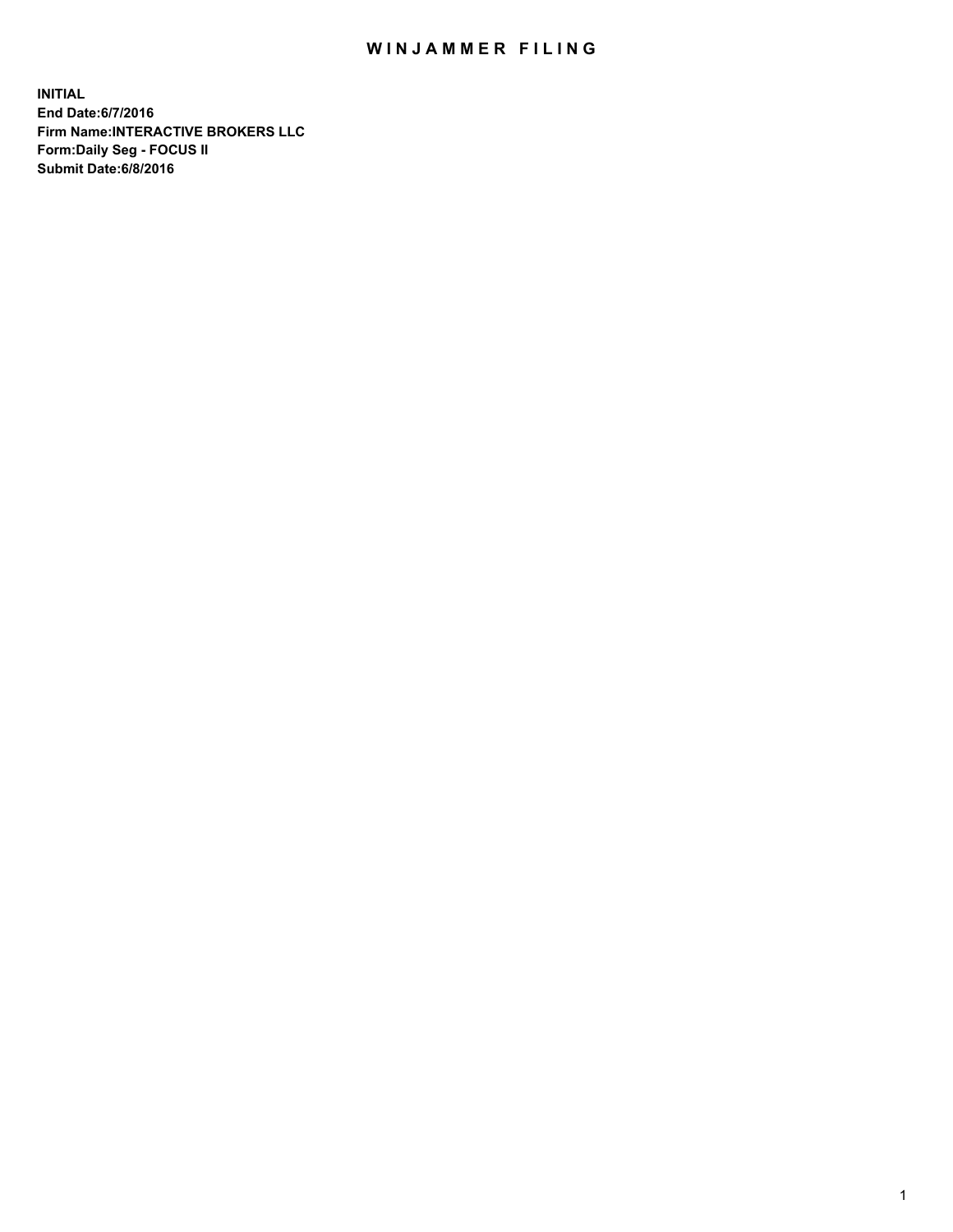## **INITIAL End Date:6/7/2016 Firm Name:INTERACTIVE BROKERS LLC Form:Daily Seg - FOCUS II Submit Date:6/8/2016 Daily Segregation - Cover Page**

| Name of Company<br><b>Contact Name</b><br><b>Contact Phone Number</b><br><b>Contact Email Address</b>                                                                                                                                                                                                                          | <b>INTERACTIVE BROKERS LLC</b><br><b>James Menicucci</b><br>203-618-8085<br>jmenicucci@interactivebrokers.c<br>om |
|--------------------------------------------------------------------------------------------------------------------------------------------------------------------------------------------------------------------------------------------------------------------------------------------------------------------------------|-------------------------------------------------------------------------------------------------------------------|
| FCM's Customer Segregated Funds Residual Interest Target (choose one):<br>a. Minimum dollar amount: ; or<br>b. Minimum percentage of customer segregated funds required:% ; or<br>c. Dollar amount range between: and; or<br>d. Percentage range of customer segregated funds required between: % and %.                       | $\overline{\mathbf{0}}$<br>0<br>155,000,000 245,000,000<br>00                                                     |
| FCM's Customer Secured Amount Funds Residual Interest Target (choose one):<br>a. Minimum dollar amount: ; or<br>b. Minimum percentage of customer secured funds required:%; or<br>c. Dollar amount range between: and; or<br>d. Percentage range of customer secured funds required between: % and %.                          | $\overline{\mathbf{0}}$<br>0<br>80,000,000 120,000,000<br>0 <sub>0</sub>                                          |
| FCM's Cleared Swaps Customer Collateral Residual Interest Target (choose one):<br>a. Minimum dollar amount: ; or<br>b. Minimum percentage of cleared swaps customer collateral required:% ; or<br>c. Dollar amount range between: and; or<br>d. Percentage range of cleared swaps customer collateral required between:% and%. | $\overline{\mathbf{0}}$<br>$\underline{\mathbf{0}}$<br>0 <sub>0</sub><br>0 <sub>0</sub>                           |

Attach supporting documents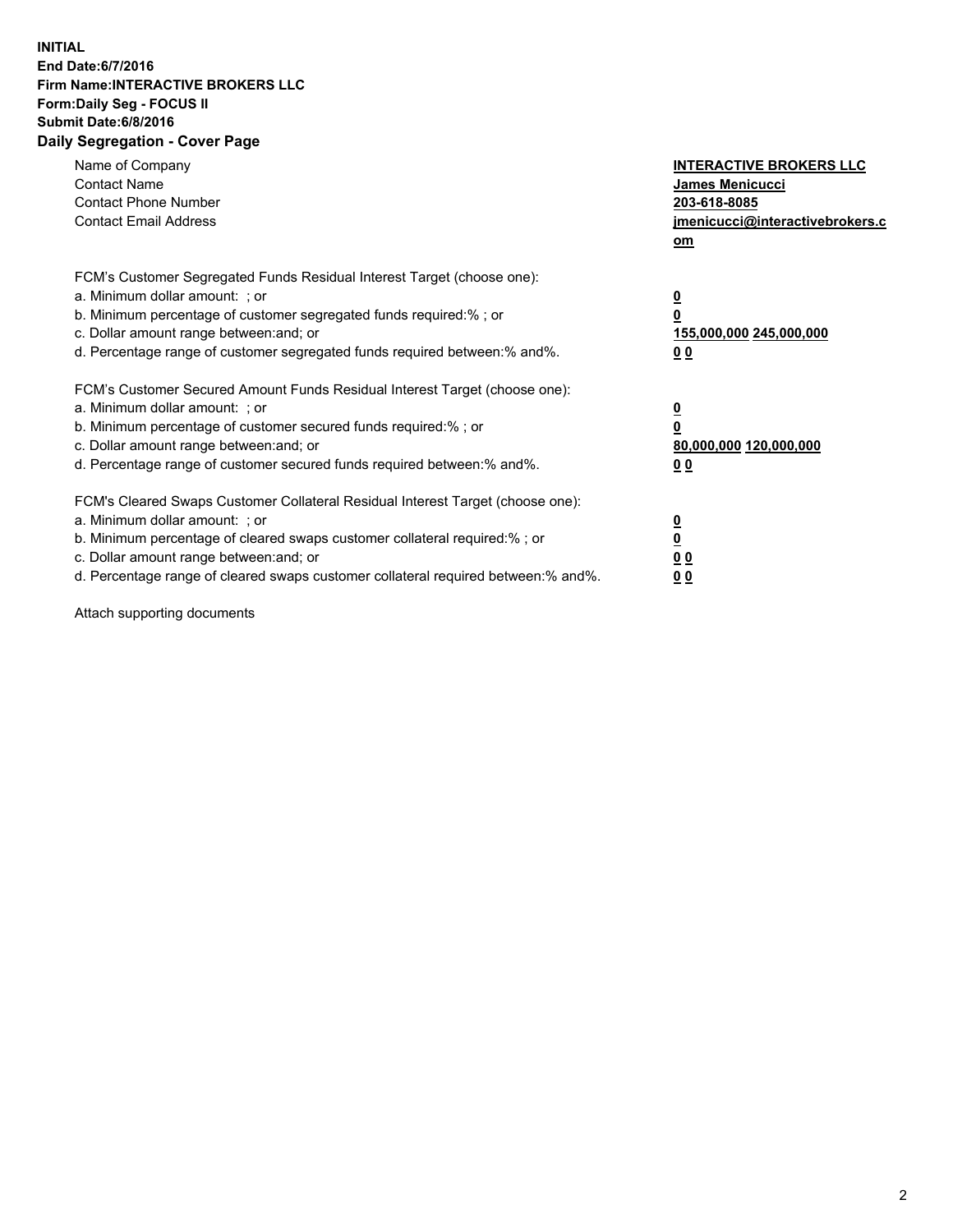## **INITIAL End Date:6/7/2016 Firm Name:INTERACTIVE BROKERS LLC Form:Daily Seg - FOCUS II Submit Date:6/8/2016 Daily Segregation - Secured Amounts**

|     | Foreign Futures and Foreign Options Secured Amounts                                         |                                  |
|-----|---------------------------------------------------------------------------------------------|----------------------------------|
|     | Amount required to be set aside pursuant to law, rule or regulation of a foreign            | $0$ [7305]                       |
|     | government or a rule of a self-regulatory organization authorized thereunder                |                                  |
| 1.  | Net ledger balance - Foreign Futures and Foreign Option Trading - All Customers             |                                  |
|     | A. Cash                                                                                     | 302,654,683 [7315]               |
|     | B. Securities (at market)                                                                   | $0$ [7317]                       |
| 2.  | Net unrealized profit (loss) in open futures contracts traded on a foreign board of trade   | 7,796,596 [7325]                 |
| 3.  | Exchange traded options                                                                     |                                  |
|     | a. Market value of open option contracts purchased on a foreign board of trade              | 58,407 [7335]                    |
|     | b. Market value of open contracts granted (sold) on a foreign board of trade                |                                  |
| 4.  | Net equity (deficit) (add lines 1.2. and 3.)                                                | <mark>-57,419</mark> [7337]      |
| 5.  |                                                                                             | 310,452,267 [7345]               |
|     | Account liquidating to a deficit and account with a debit balances - gross amount           | 69,220 [7351]                    |
|     | Less: amount offset by customer owned securities                                            | 0 [7352] 69,220 [7354]           |
| 6.  | Amount required to be set aside as the secured amount - Net Liquidating Equity              | 310,521,487 [7355]               |
|     | Method (add lines 4 and 5)                                                                  |                                  |
| 7.  | Greater of amount required to be set aside pursuant to foreign jurisdiction (above) or line | 310,521,487 [7360]               |
|     | 6.                                                                                          |                                  |
|     | FUNDS DEPOSITED IN SEPARATE REGULATION 30.7 ACCOUNTS                                        |                                  |
| 1.  | Cash in banks                                                                               |                                  |
|     | A. Banks located in the United States                                                       | 4,700,000 [7500]                 |
|     | B. Other banks qualified under Regulation 30.7                                              | 0 [7520] 4,700,000 [7530]        |
| 2.  | Securities                                                                                  |                                  |
|     | A. In safekeeping with banks located in the United States                                   | 355,125,820 [7540]               |
|     | B. In safekeeping with other banks qualified under Regulation 30.7                          | 0 [7560] 355,125,820 [7570]      |
| 3.  | Equities with registered futures commission merchants                                       |                                  |
|     | A. Cash                                                                                     | $0$ [7580]                       |
|     | <b>B.</b> Securities                                                                        | $0$ [7590]                       |
|     | C. Unrealized gain (loss) on open futures contracts                                         | $0$ [7600]                       |
|     | D. Value of long option contracts                                                           | $0$ [7610]                       |
|     | E. Value of short option contracts                                                          | 0 [7615] 0 [7620]                |
| 4.  | Amounts held by clearing organizations of foreign boards of trade                           |                                  |
|     | A. Cash                                                                                     | $0$ [7640]                       |
|     | <b>B.</b> Securities                                                                        | $0$ [7650]                       |
|     |                                                                                             | $0$ [7660]                       |
|     | C. Amount due to (from) clearing organization - daily variation                             |                                  |
|     | D. Value of long option contracts                                                           | $0$ [7670]                       |
|     | E. Value of short option contracts                                                          | 0 [7675] 0 [7680]                |
| 5.  | Amounts held by members of foreign boards of trade                                          |                                  |
|     | A. Cash                                                                                     | 65,193,307 [7700]                |
|     | <b>B.</b> Securities                                                                        | $0$ [7710]                       |
|     | C. Unrealized gain (loss) on open futures contracts                                         | 2,266,465 [7720]                 |
|     | D. Value of long option contracts                                                           | 58,407 [7730]                    |
|     | E. Value of short option contracts                                                          | -57,419 [7735] 67,460,760 [7740] |
| 6.  | Amounts with other depositories designated by a foreign board of trade                      | $0$ [7760]                       |
| 7.  | Segregated funds on hand                                                                    | $0$ [7765]                       |
| 8.  | Total funds in separate section 30.7 accounts                                               | 427,286,580 [7770]               |
| 9.  | Excess (deficiency) Set Aside for Secured Amount (subtract line 7 Secured Statement         | 116,765,093 [7380]               |
|     | Page 1 from Line 8)                                                                         |                                  |
| 10. | Management Target Amount for Excess funds in separate section 30.7 accounts                 | 80,000,000 [7780]                |
| 11. | Excess (deficiency) funds in separate 30.7 accounts over (under) Management Target          | 36,765,093 [7785]                |
|     |                                                                                             |                                  |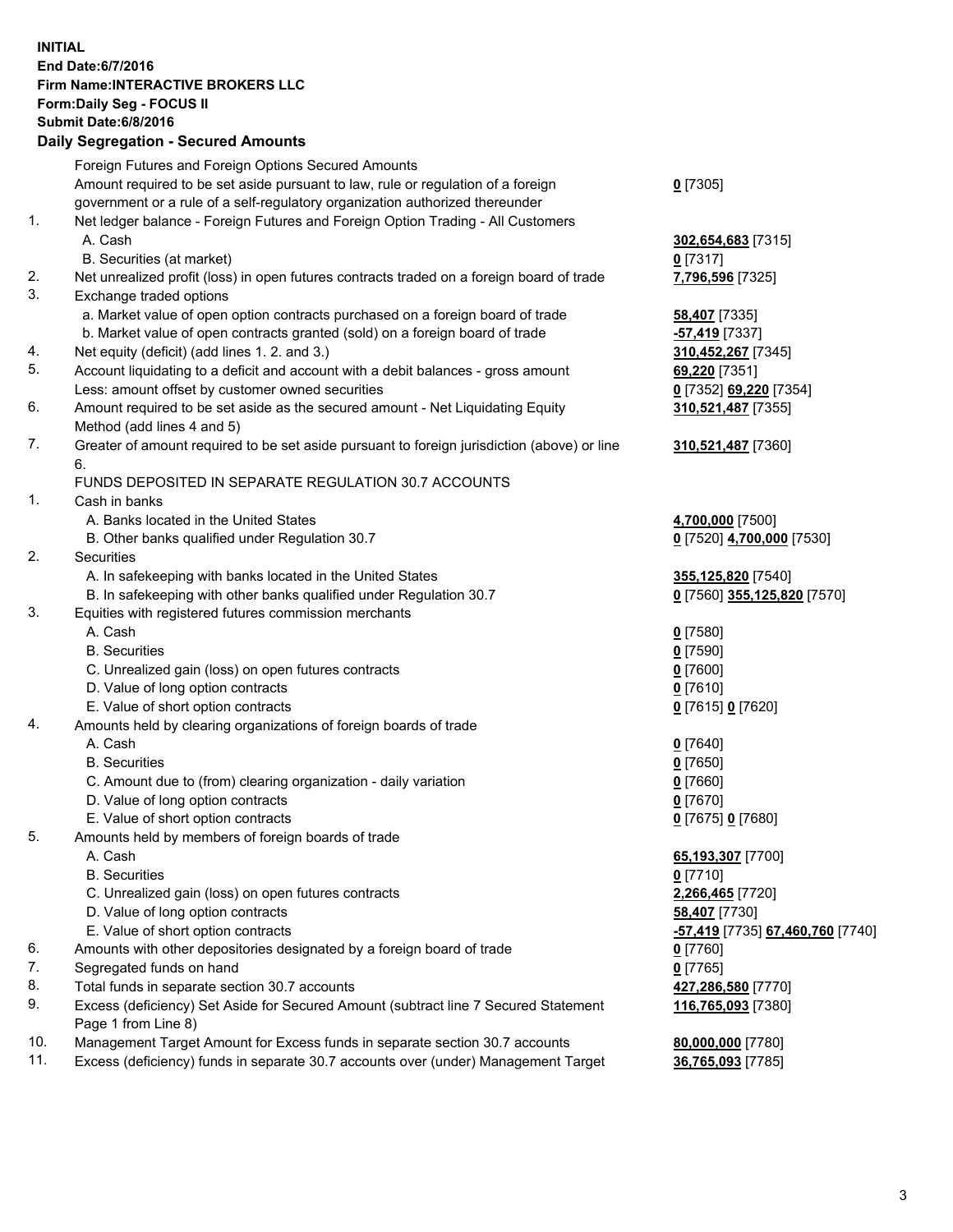**INITIAL End Date:6/7/2016 Firm Name:INTERACTIVE BROKERS LLC Form:Daily Seg - FOCUS II Submit Date:6/8/2016 Daily Segregation - Segregation Statement** SEGREGATION REQUIREMENTS(Section 4d(2) of the CEAct) 1. Net ledger balance A. Cash **2,813,293,855** [7010] B. Securities (at market) **0** [7020] 2. Net unrealized profit (loss) in open futures contracts traded on a contract market **-51,651,391** [7030] 3. Exchange traded options A. Add market value of open option contracts purchased on a contract market **140,647,661** [7032] B. Deduct market value of open option contracts granted (sold) on a contract market **-218,454,503** [7033] 4. Net equity (deficit) (add lines 1, 2 and 3) **2,683,835,622** [7040] 5. Accounts liquidating to a deficit and accounts with debit balances - gross amount **67,288** [7045] Less: amount offset by customer securities **0** [7047] **67,288** [7050] 6. Amount required to be segregated (add lines 4 and 5) **2,683,902,910** [7060] FUNDS IN SEGREGATED ACCOUNTS 7. Deposited in segregated funds bank accounts A. Cash **212,309,117** [7070] B. Securities representing investments of customers' funds (at market) **1,658,860,134** [7080] C. Securities held for particular customers or option customers in lieu of cash (at market) **0** [7090] 8. Margins on deposit with derivatives clearing organizations of contract markets A. Cash **73,841,192** [7100] B. Securities representing investments of customers' funds (at market) **1,020,462,658** [7110] C. Securities held for particular customers or option customers in lieu of cash (at market) **0** [7120] 9. Net settlement from (to) derivatives clearing organizations of contract markets **11,487,793** [7130] 10. Exchange traded options A. Value of open long option contracts **140,642,977** [7132] B. Value of open short option contracts **-218,449,787** [7133] 11. Net equities with other FCMs A. Net liquidating equity **0** [7140] B. Securities representing investments of customers' funds (at market) **0** [7160] C. Securities held for particular customers or option customers in lieu of cash (at market) **0** [7170] 12. Segregated funds on hand **0** [7150] 13. Total amount in segregation (add lines 7 through 12) **2,899,154,084** [7180] 14. Excess (deficiency) funds in segregation (subtract line 6 from line 13) **215,251,174** [7190] 15. Management Target Amount for Excess funds in segregation **155,000,000** [7194] 16. Excess (deficiency) funds in segregation over (under) Management Target Amount **60,251,174** [7198]

Excess